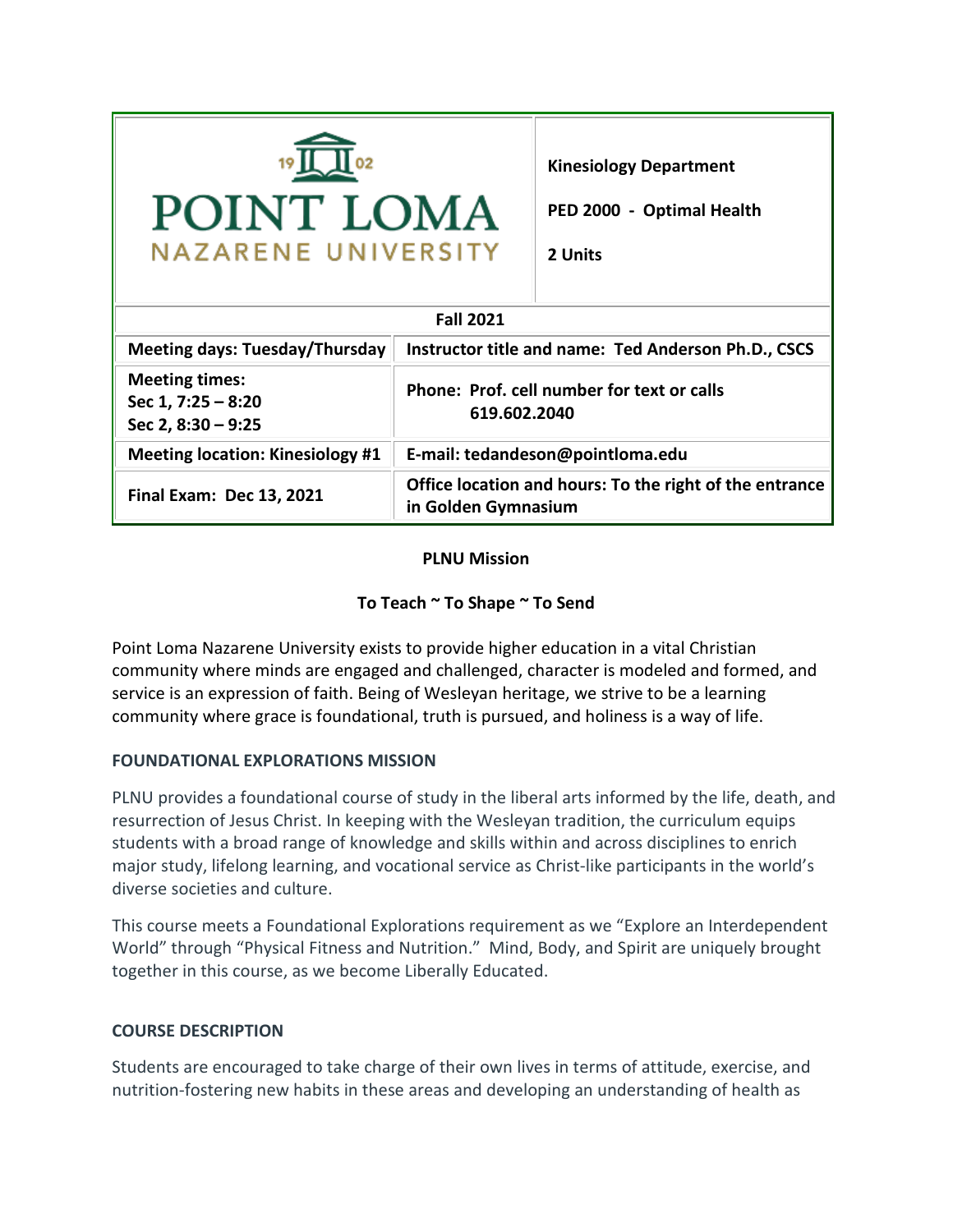more than the absence of disease. This is a two unit course (the rationale is 1 for the lecture and 1 for the activity).

# **COURSE LEARNING OUTCOMES**

A student that successfully completes this course will:

- 1. show improved (or maintained at a high level) physical fitness by way of pre and post testing utilizing a 3 minute step test designed to measure cardiovascular fitness.
- 2. show improved (or maintained at a high level) body composition by way of pre and post testing utilizing the Jackson-Pollock 3 site skin fold analysis.
- 3. be able to design an individualized fitness program for themselves.
- 4. be able to defend their position in why one meal is a better choice than an alternative meal.
- 5. be able to identify qualitative differences in foods within the same food groups i.e. good and bad fats, carbohydrates, and proteins.

## **MAJOR TOPICS**

Concepts of Optimal Health and Fitness Relationship between Diet and Disease Standards of Optimal Health and Fitness Relationship between Life Style and Disease Benefits of Vigorous Physical Exertion Nutrition and Weight Control Development of an Individualized Fitness Program The Effects of Stress and Attitude on Health Relationship between Spiritual and Physical Fitness

## **CLASS STRUCTURE**

This is a lecture and activity class. Scheduled class meetings will be utilized primarily for lectures. Physical activity is required 3 times each week at the student's convenience. Physical testing at the beginning and end of the semester is designed to confirm participation in an exercise program.

**CANVAS** allows online access to class materials including assignments and quizzes. **Your SYLLABUS is online in CANVAS. Your ASSIGNMENTS, quizzes, homework etc. can be accessed online CANVAS.** Exercise suggestions are also available in CANVAS folders.

## **REQUIRED TEXTS AND RECOMMENDED STUDY RESOURCES**



Willett, W. C. and Skerrett, P. *Eat, Drink and Be Healthy.* Co-Developed with the Harvard T.H. Chan School of Public Health ISBN 978-1-5011-6477-4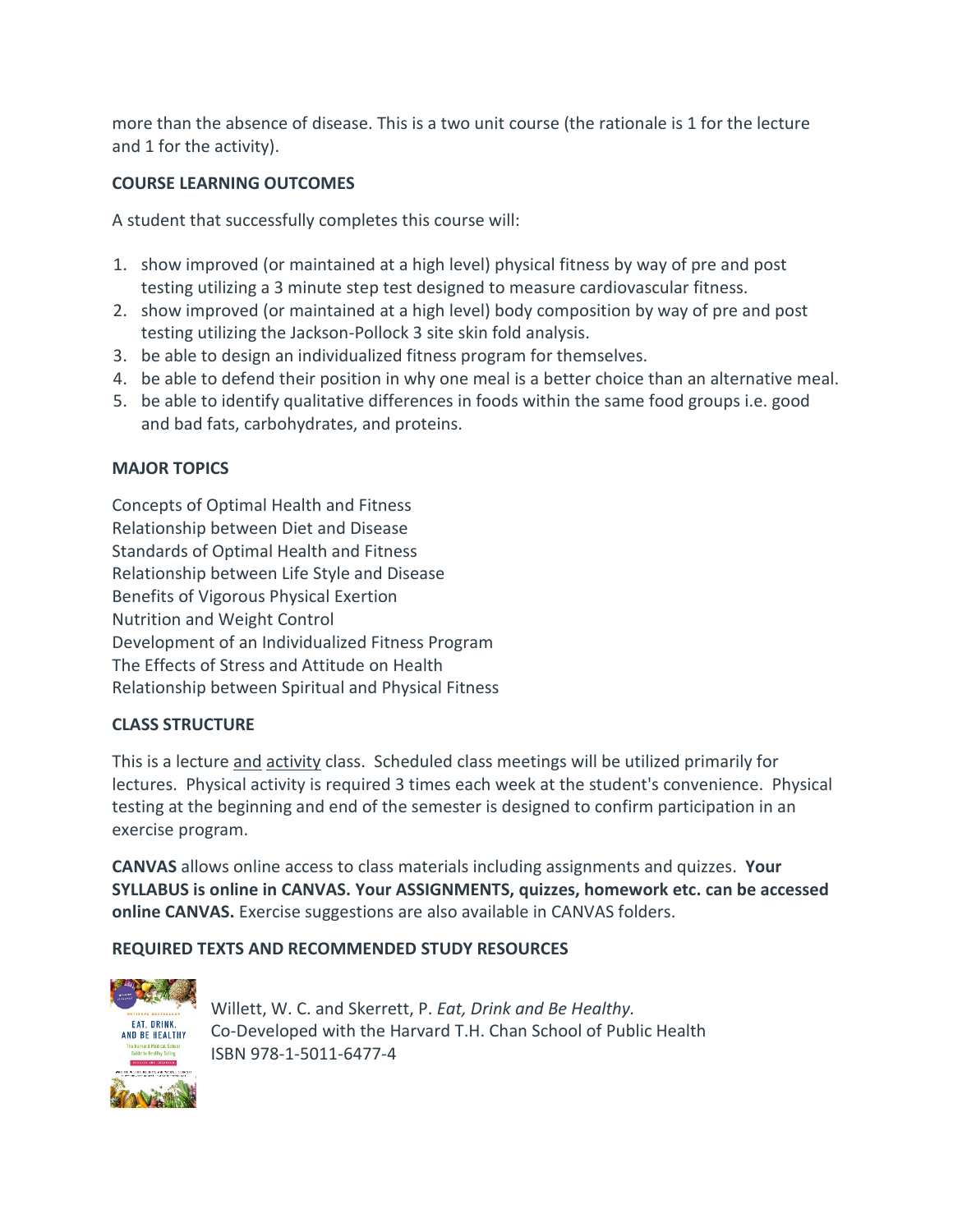#### **COURSE CREDIT HOUR INFORMATION**

In the interest of providing sufficient time to accomplish the stated Course Learning Outcomes, this class meets the PLNU credit hour policy for a 2-unit class delivered over 15 weeks. For this course, students will spend an estimated 75 total hours meeting the course learning outcomes (based on 37.5 hours of student engagement per credit hour). Specific details about how the class meets the credit hour requirement can be provided upon request.

| <b>Distribution of Student Learning Hours</b>      |                                  |  |  |  |
|----------------------------------------------------|----------------------------------|--|--|--|
| Category                                           | <b>Time Expectation in Hours</b> |  |  |  |
| Online Participation in Discussions, Groups, etc.  | 35                               |  |  |  |
| Reading Assignments                                | 10                               |  |  |  |
| <b>Written Assignments</b>                         | 10                               |  |  |  |
| <b>Other Assignments &amp; Learning Activities</b> | 10                               |  |  |  |
| Quizzes, Surveys                                   | 10                               |  |  |  |
| Total Hours                                        | 75                               |  |  |  |

## **COURSE SCHEDULE AND ASSIGNMENTS**

#### **PLEASE NOTE – Apple products such as Works, Numbers or Pages cannot be read in CANVAS so points can't be given.**

- 1. **Chapter Quizzes:** 13 multiple choice chapter quizzes, taken, "open book" in CANVAS.
- 2. **Final Exam:** A paper summarizing how you have incorporated what you have learned in this course covering two areas: 1. Exercise and 2. Nutrition.
- 3. **Karvonen, BMR, BMI Formulas** spreadsheet
- 4. **Hospitality Assignment** Your assignment is to think of, or better yet, be led by the Holy Spirit to participate in an act of love toward someone else and then write a Reflection on what you experienced or learned, and then upload your Reflection into Canvas and include a selfie.
- 5. **Nutritional Analysis** upload to CANVAS. Include the following: Comment on what changes you might make if improvement is recommended. The nutritional information summary from the web site. Your physical activity summary sheet from the web site.
- 6. **Nutritional assessment:** <https://www.myfitnesspal.com/> (or other Nutritional Software or App), **also highly rated:** <https://nutrition-facts.software.informer.com/> for Windows, apps for both iPhone and Android: MyNetDiary, MyPlate Calorie Counter, Nutrition Facts. Minimum requirement is 1 day's worth of food, if it represents your typical diet.
- 7. **Critique** Each student will research a topic of their choice, hopefully it is meaningful or significant to the student. Perhaps you or a family member have a health concern, use this assignment to research the topic.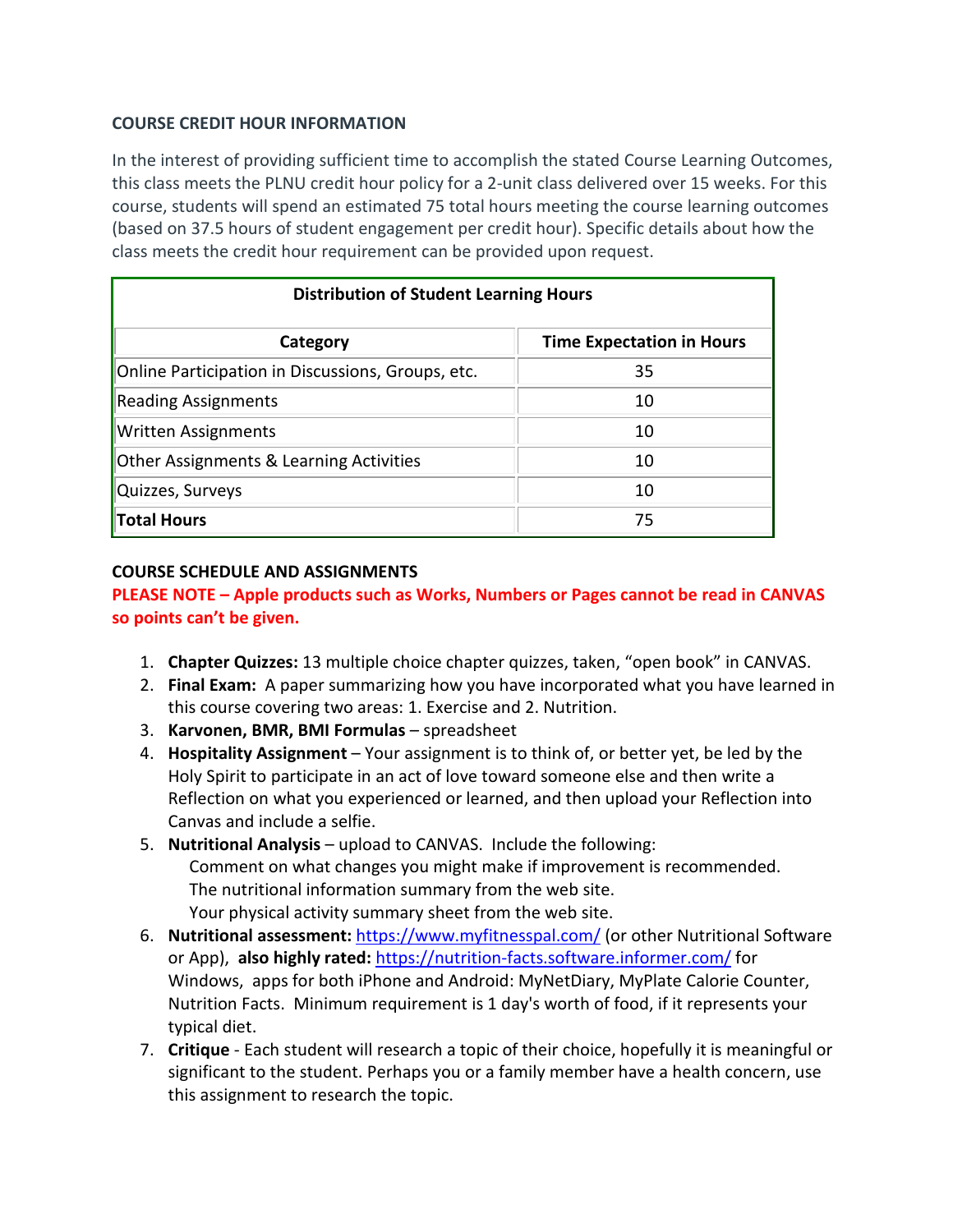The student will demonstrate his/her ability to be a *competent consumer* as well as *supplementing information* contained in class lectures and readings. Examples of appropriate topics include critiquing recipes, weight loss programs, or new exercise equipment etc*. It is extremely important to add to the information presented in class, and not repeat it.* This will be a written report usually about 2 pages long. Upload to CANVAS.

#### 8. **PHYSICAL EVALUATION**

#### *For the 5 week course, this assignment is optional.*

Students will receive points for either maintaining their currently high fitness level or by making progress toward an improved fitness profile.

#### **Fitness Parameters**

3 Minute Step Test, Peak Heart Rate recorded as well as 1 min. Recovery Heart Rate Body Composition – **Optional**: est. body fat %, InBody, Picture or Skyndex caliper Body Weight - changes if needed and desired

9. **Course Evaluation** – Fill out the course evaluation at the end of the course.

#### **ASSESSMENT AND GRADING**

Student grades will be posted in the Canvas grade book no later than midnight on Tuesday of each week beginning in Week Two of this course. It is important to read the comments posted in the grade book as these comments are intended to help students improve their work. Final grades will be posted within one week of the end of the class. Grades will be based on the following:

| <b>Standard Grade Scale Based on Percentages</b> |               |               |               |                |  |
|--------------------------------------------------|---------------|---------------|---------------|----------------|--|
| A                                                | В             |               |               |                |  |
| A 93-100                                         | $B + 87 - 89$ | $C+77-79$     | $D+67-69$     | F Less than 59 |  |
| A-90-92                                          | B 83-86       | $C$ 73-76     | $D$ 63-66     |                |  |
|                                                  | $B - 80 - 82$ | $C - 70 - 72$ | $D - 60 - 62$ |                |  |

**Cognitive Evaluation – 45%** broken down as follows:

Exam – 20%; Chapter Quizzes in Canvas – 25%

**Assignments – 50%** broken down as follows:

 Documentaries notes and questions – 35%; Nutritional Analysis – 10%; Hospitality Meal – 4%; Critique – 4%; Karvonen, BMR, BMI Formulas – spreadsheet – 2%;

**Physical Evaluation – 5%** Cardiovascular Assessment –; Body Composition –

Attendance – Points will be deducted beginning on the 4<sup>th</sup> absence (for any reason). Students maybe de-enrolled after the  $6<sup>th</sup>$  absence.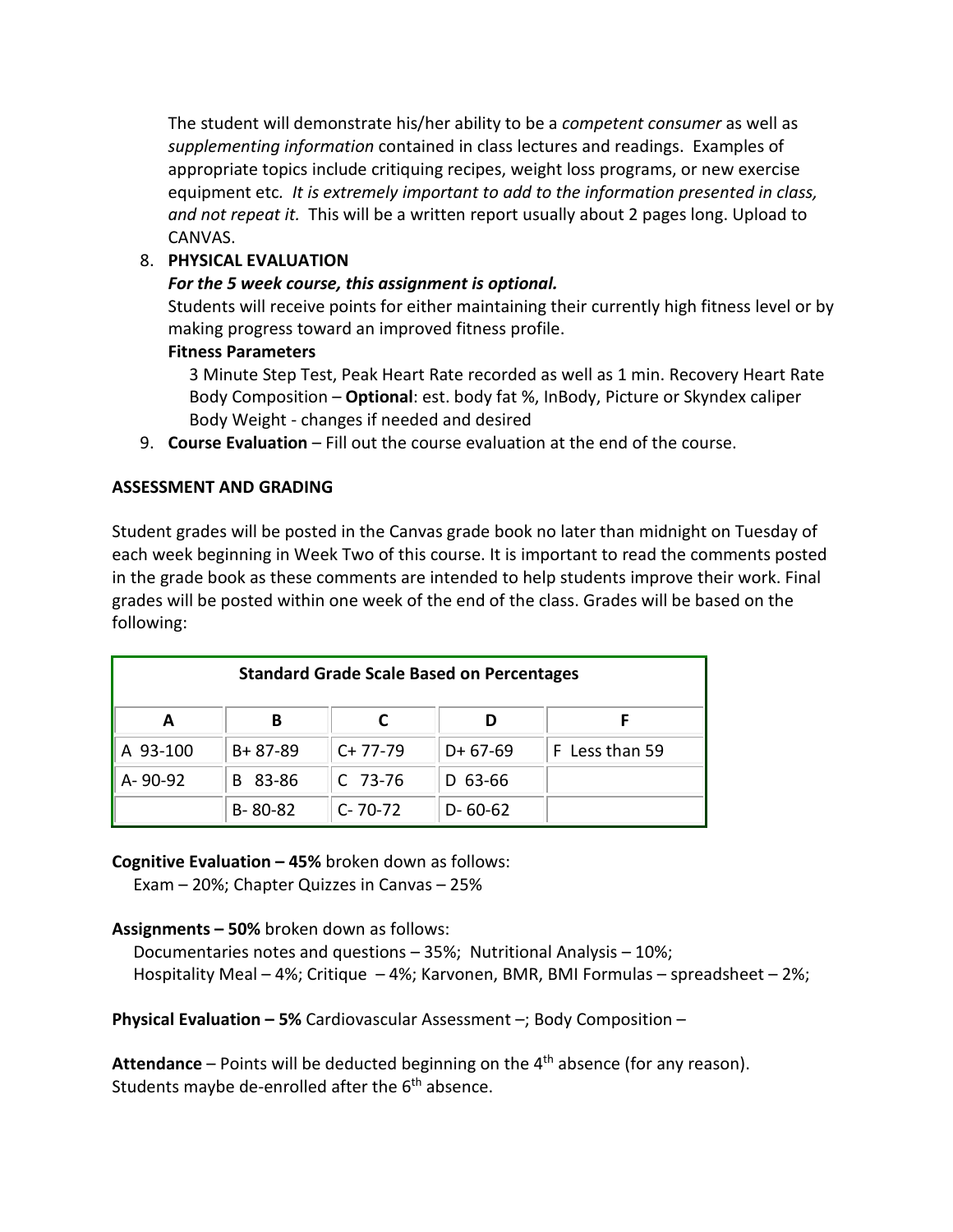#### **INCOMPLETES AND LATE ASSIGNMENTS**

All assignments are to be submitted/turned in by the beginning of the class session when they are due—including assignments posted in Canvas. Incompletes will only be assigned in extremely unusual circumstances.

#### **FINAL EXAMINATION POLICY**

Successful completion of this class requires taking the final exam on by 12/4 at 11:59 p.m.

#### **PLNU COPYRIGHT POLICY**

Point Loma Nazarene University, as a non-profit educational institution, is entitled by law to use materials protected by the US Copyright Act for classroom education. Any use of those materials outside the class may violate the law.

#### **PLNU ACADEMIC HONESTY POLICY**

Students should demonstrate academic honesty by doing original work and by giving appropriate credit to the ideas of others. Academic dishonesty is the act of presenting information, ideas, and/or concepts as one's own when in reality they are the results of another person's creativity and effort. A faculty member who believes a situation involving academic dishonesty has been detected may assign a failing grade for that assignment or examination, or, depending on the seriousness of the offense, for the course. Faculty should follow and students may appeal using the procedure in the university Catalog. See [Academic PoliciesLinks](http://catalog.pointloma.edu/content.php?catoid=18&navoid=1278) to an [external](http://catalog.pointloma.edu/content.php?catoid=18&navoid=1278) site. for definitions of kinds of academic dishonesty and for further policy information.

#### **PLNU ACADEMIC ACCOMMODATIONS POLICY**

While all students are expected to meet the minimum standards for completion of this course as established by the instructor, students with disabilities may require academic adjustments, modifications or auxiliary aids/services. At Point Loma Nazarene University (PLNU), these students are requested to register with the Disability Resource Center (DRC), located in the Bond Academic Center. [\(DRC@pointloma.edu](https://mail.google.com/mail/?view=cm&fs=1&tf=1&to=DRC@pointloma.edu) (Links to an external site.) or 619-849-2486). The DRC's policies and procedures for assisting such students in the development of an appropriate academic adjustment plan (AP) allows PLNU to comply with Section 504 of the Rehabilitation Act and the Americans with Disabilities Act. Section 504 (a) prohibits discrimination against students with special needs and guarantees all qualified students equal access to and benefits of PLNU programs and activities. After the student files the required documentation, the DRC, in conjunction with the student, will develop an AP to meet that student's specific learning needs. The DRC will thereafter email the student's AP to all faculty who teach courses in which the student is enrolled each semester. The AP must be implemented in all such courses.

If students do not wish to avail themselves of some or all of the elements of their AP in a particular course, it is the responsibility of those students to notify their professor in that course. PLNU highly recommends that DRC students speak with their professors during the first two weeks of each semester about the applicability of their AP in that particular course and/or if they do not desire to take advantage of some or all of the elements of their AP in that course.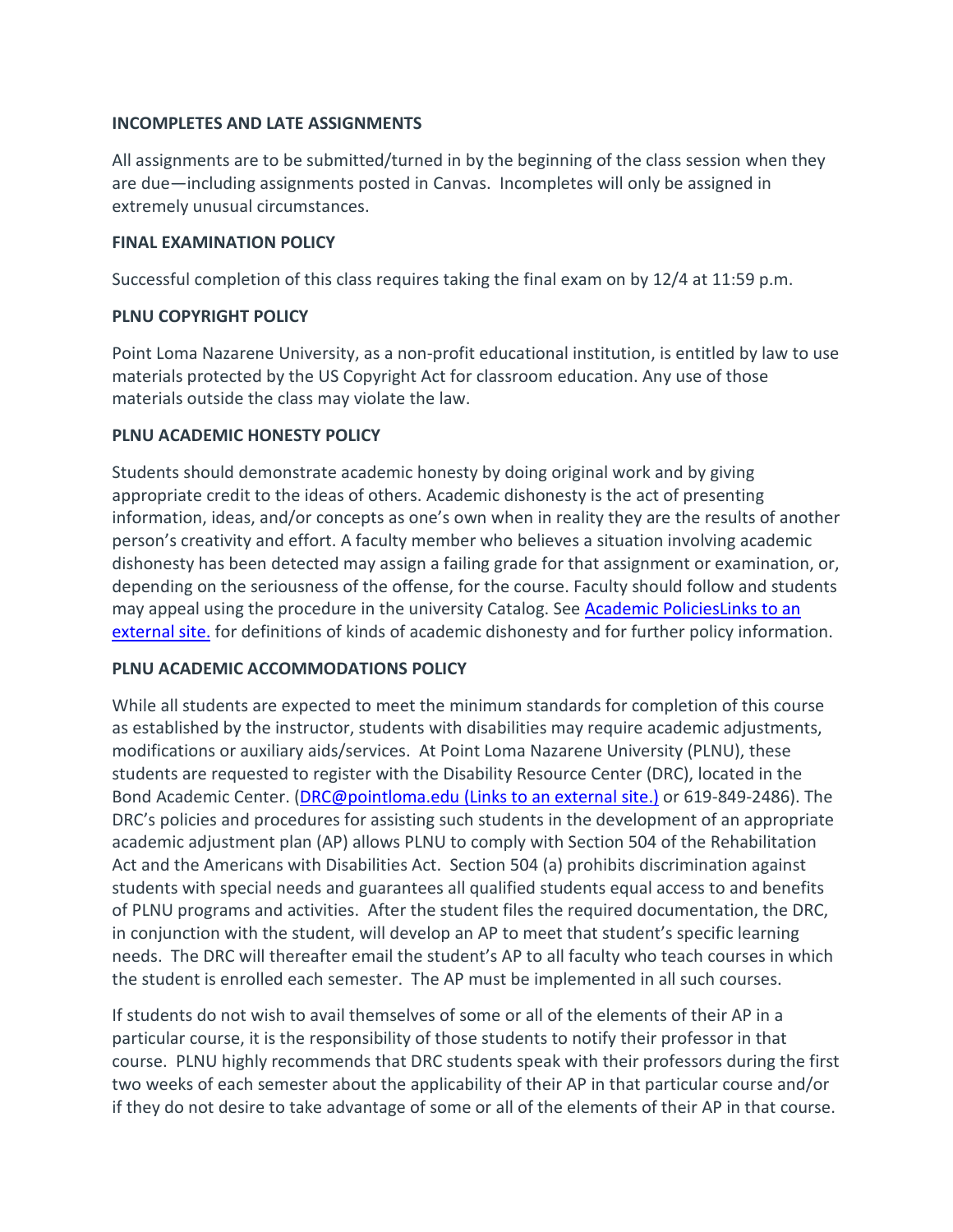#### **PLNU ATTENDANCE AND PARTICIPATION POLICY**

Regular and punctual attendance at all synchronous class sessions is considered essential to optimum academic achievement. If the student is absent for more than 10 percent of class sessions (virtual or face-to-face), the faculty member will issue a written warning of deenrollment. If the absences exceed 20 percent, the student may be de-enrolled without notice until the university drop date or, after that date, receive the appropriate grade for their work and participation. In some courses, a portion of the credit hour content will be delivered asynchronously and attendance will be determined by submitting the assignments by the posted due dates. See [Academic PoliciesLinks](http://catalog.pointloma.edu/content.php?catoid=18&navoid=1278) to an external site. in the Undergraduate Academic Catalog. If absences exceed these limits but are due to university excused health issues, an exception will be granted.

## **Asynchronous Attendance/Participation Definition**

A day of attendance in asynchronous content is determined as contributing a substantive note, assignment, discussion, or submission by the posted due date. Failure to meet these standards will result in an absence for that day. Instructors will determine how many asynchronous attendance days are required each week.

## **TUTORING**

The PLNU Tutorial Center is available free of charge for all current, undergraduate PLNU students. It offers tutoring for most subjects, as well as for general help with paper editing, study skills, etc. The Tutorial Center is located on the south end of Bond Academic Center, next to the Study Abroad offices. Tutoring is available over the phone at (619) 849 2593, or via email at [TutorialServices@pointloma.edu](https://mail.google.com/mail/?view=cm&fs=1&tf=1&to=TutorialServices@pointloma.edu) (Links to an external site.).

## **SPIRITUAL CARE**

Please be aware PLNU strives to be a place where you grow as whole persons. To this end, we provide resources for our students to encounter God and grow in their Christian faith.

If students have questions, a desire to meet with the chaplain or have prayer requests you can contact the [Office of Spiritual Development](https://www.pointloma.edu/offices/spiritual-development) Links to an external site.

## **USE OF TECHNOLOGY**

In order to be successful in the online environment, you'll need to meet the minimum technology and system requirements; please refer to the [Technology and System](https://help.pointloma.edu/TDClient/1808/Portal/KB/ArticleDet?ID=108349)  [Requirements](https://help.pointloma.edu/TDClient/1808/Portal/KB/ArticleDet?ID=108349) Links to an external site.information.

Problems with technology do not relieve you of the responsibility of participating, turning in your assignments, or completing your class work.

## **OFFICE HOURS**

It is important to me that I get to know each of you on an individual level, therefore I will be posting virtual office hours via the Zoom virtual conferencing app. I will send out more details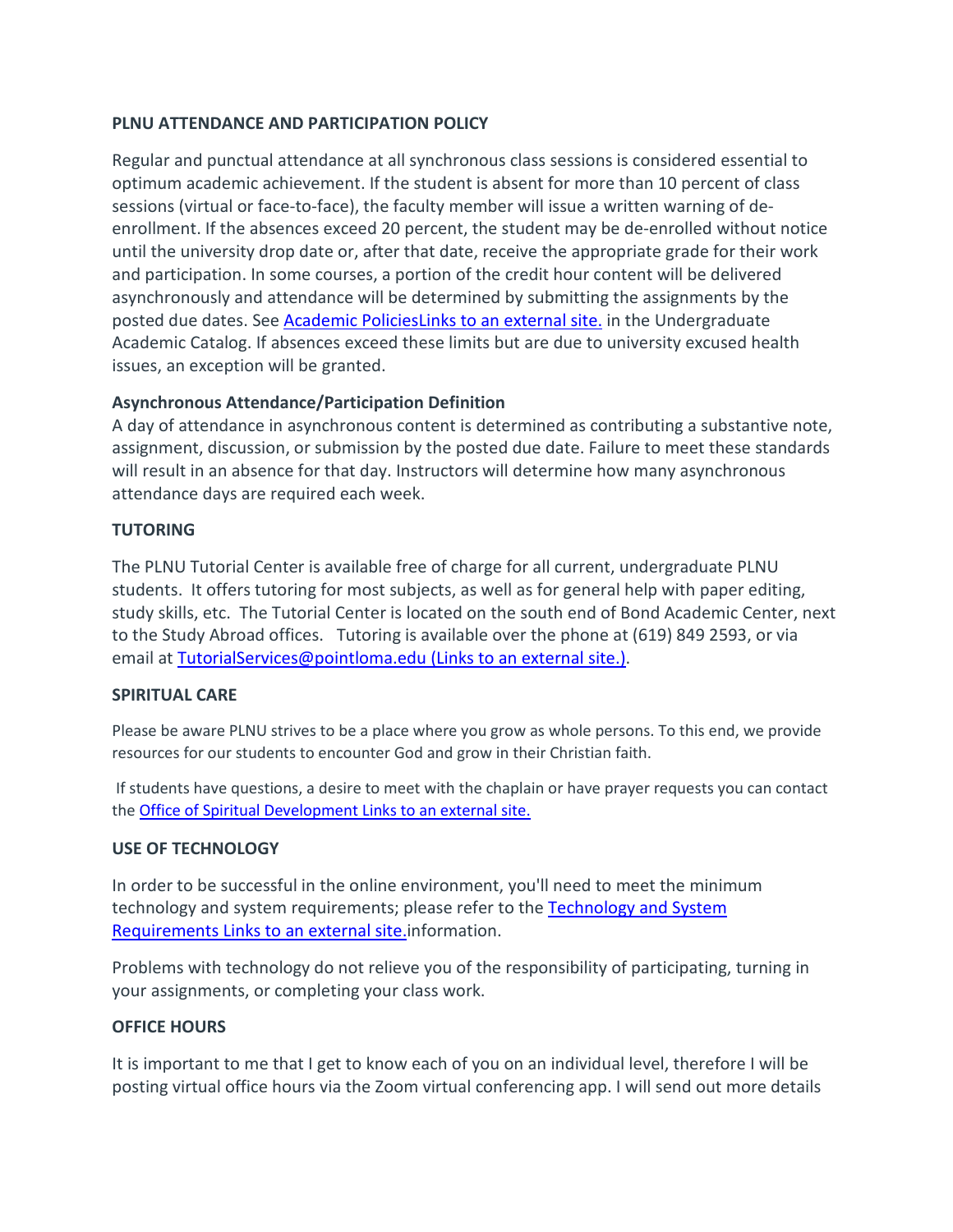on this soon. I have an open-door policy for questions, nerdy training theory discussions, or if you just need someone to listen and pray for you. I often won't have all the answers, but I'm positive we can figure it out together!

#### **ASSIGNMENTS AT-A-GLANCE**

The table below lists our assignments and their due dates. Click on any assignment to review it.

#### **STATE AUTHORIZATION**

State authorization is a formal determination by a state that Point Loma Nazarene University is approved to conduct activities regulated by that state. In certain states outside California, Point Loma Nazarene University is not authorized to enroll online (distance education) students. If a student moves to another state after admission to the program and/or enrollment in an online course, continuation within the program and/or course will depend on whether Point Loma Nazarene University is authorized to offer distance education courses in that state. It is the student's responsibility to notify the institution of any change in his or her physical location. Refer to the map on **State Authorization** to view which states allow online (distance education) outside of California.

#### **INCOMPLETES AND LATE ASSIGNMENTS**

All assignments are to be submitted/turned in by the beginning of the class session when they are due—including assignments posted in Canvas. Incompletes will only be assigned in extremely unusual circumstances.

#### **PLNU COPYRIGHT POLICY**

Point Loma Nazarene University, as a non-profit educational institution, is entitled by law to use materials protected by the US Copyright Act for classroom education. Any use of those materials outside the class may violate the law.

## **PLNU ACADEMIC HONESTY POLICY**

Students should demonstrate academic honesty by doing original work and by giving appropriate credit to the ideas of others. Academic dishonesty is the act of presenting information, ideas, and/or concepts as one's own when in reality they are the results of another person's creativity and effort. A faculty member who believes a situation involving academic dishonesty has been detected may assign a failing grade for that assignment or examination, or, depending on the seriousness of the offense, for the course. Faculty should follow and students may appeal using the procedure in the university Catalog. Se[e Academic Policies](http://catalog.pointloma.edu/content.php?catoid=18&navoid=1278) for definitions of kinds of academic dishonesty and for further policy information.

## **PLNU ACADEMIC ACCOMMODATIONS POLICY**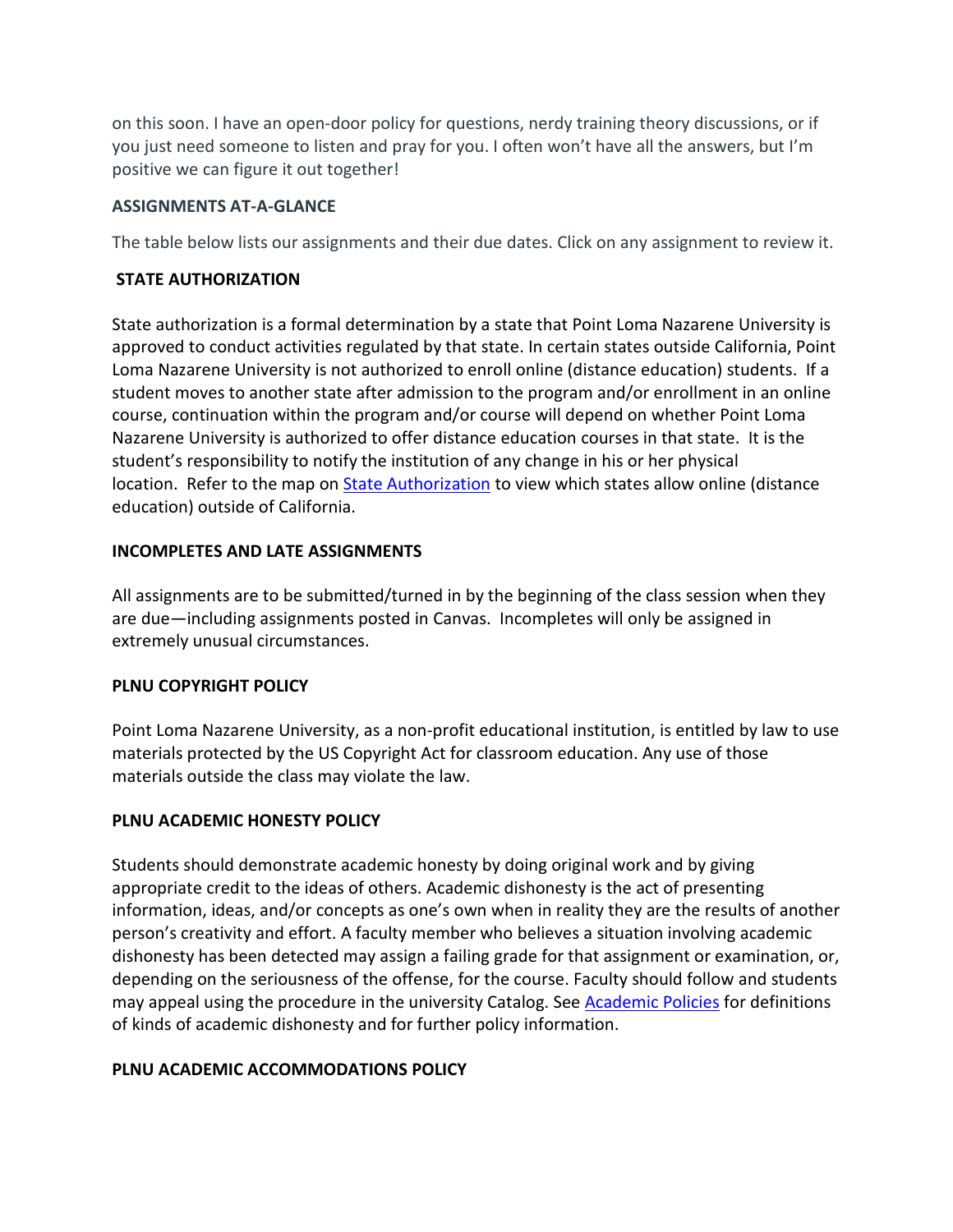While all students are expected to meet the minimum standards for completion of this course as established by the instructor, students with disabilities may require academic adjustments, modifications or auxiliary aids/services. At Point Loma Nazarene University (PLNU), these students are requested to register with the Disability Resource Center (DRC), located in the Bond Academic Center. [\(DRC@pointloma.edu](mailto:DRC@pointloma.edu) or 619-849-2486). The DRC's policies and procedures for assisting such students in the development of an appropriate academic adjustment plan (AP) allows PLNU to comply with Section 504 of the Rehabilitation Act and the Americans with Disabilities Act. Section 504 (a) prohibits discrimination against students with special needs and guarantees all qualified students equal access to and benefits of PLNU programs and activities. After the student files the required documentation, the DRC, in conjunction with the student, will develop an AP to meet that student's specific learning needs. The DRC will thereafter email the student's AP to all faculty who teach courses in which the student is enrolled each semester. The AP must be implemented in all such courses.

If students do not wish to avail themselves of some or all of the elements of their AP in a particular course, it is the responsibility of those students to notify their professor in that course. PLNU highly recommends that DRC students speak with their professors during the first two weeks of each semester about the applicability of their AP in that particular course and/or if they do not desire to take advantage of some or all of the elements of their AP in that course.

## **PLNU ATTENDANCE AND PARTICIPATION POLICY**

#### **Face-to-Face Format**

Regular and punctual attendance at all classes is considered essential to optimum academic achievement. If the student is absent from more than 10 percent of class meetings, the faculty member can file a written report which may result in de-enrollment. If the absences exceed 20 percent, the student may be de-enrolled without notice until the university drop date or, after that date, receive the appropriate grade for their work and participation. See [Academic Policies](http://catalog.pointloma.edu/content.php?catoid=18&navoid=1278) in the Undergraduate Academic Catalog.

## **Hybrid Format**

At Point Loma Nazarene University, attendance is required at all scheduled classes. Adult Degree Completion courses are taught in the hybrid format, which means some class meetings will be face-to-face and some will be online.

Attendance in the face-to-face classes is to be for the entire time of the class. Arriving late or leaving early will be considered a partial absence. A day of attendance in an online class is determined as contributing a substantive note, assignment, discussion, or submission that adds value to the course as determined by the instructor. Three days of attendance are required each week. (It may be any three days during the week.)

## **Face-to-face Portion of the Hybrid course**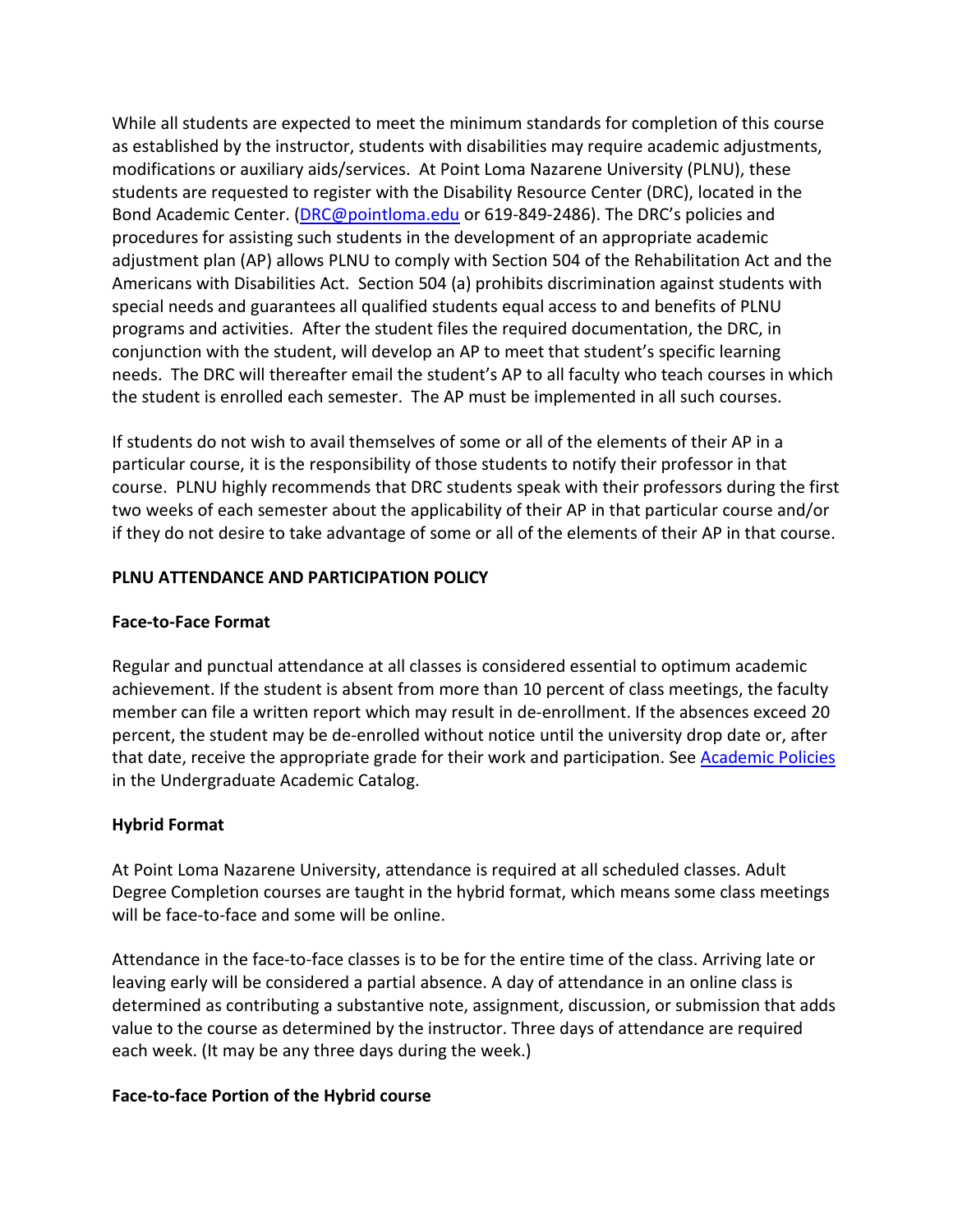In blended or hybrid courses, if a student misses one face-to-face class then the faculty member will send an email to the student and the Director of Student Success warning of attendance jeopardy. There are no exceptions to this policy.

If a student misses two face-to-face classes, the faculty member or Vice Provost for Academic Administration (VPAA) will initiate the student's de-enrollment from the course without further advanced notice to the student. If the date of de-enrollment is past the last date to withdraw from a class, the student will be assigned a grade of "F" and there will be no refund of tuition for that course.

## **Online Portion of the Hybrid Course**

If a student misses two online classes (fails to contribute to a discussion board) during the course, then the faculty member will send an email to the student and the Director of Student Success warning of attendance jeopardy. There are no exceptions to this policy.

If a student misses three online classes (fails to contribute to a discussion board by the due date) during the course, then the faculty member or Vice Provost for Academic Administration (VPAA) will initiate the student's de-enrollment from the course without further advanced notice to the student. If the date of de-enrollment is past the last date to withdraw from a class, the student will be assigned a grade of "F" and there will be no refund of tuition for that course.

1 missed F2F class = warning 2 missed F2F classes = de-enrollment 2 missed online classes = warning 3 missed online classes = de-enrollment

## **Online Format**

Students taking online courses are expected to attend each week of the course. Attendance is defined as participating in an academic activity within the online classroom which includes posting in a graded activity in the course. (Note: Logging into the course does not qualify as participation and will not be counted as meeting the attendance requirement.)

Students who do not attend at least once in any 3 consecutive days will be issued an attendance warning. Students who do not attend at least once in any 7 consecutive days will be dropped from the course retroactive to the last date of recorded attendance.

## **SPIRITUAL CARE**

Please be aware PLNU strives to be a place where you grow as whole persons. To this end, we provide resources for our students to encounter God and grow in their Christian faith. If students have questions, a desire to meet with the chaplain or have prayer requests you can contact the [Office of Spiritual Development](https://www.pointloma.edu/offices/spiritual-development)